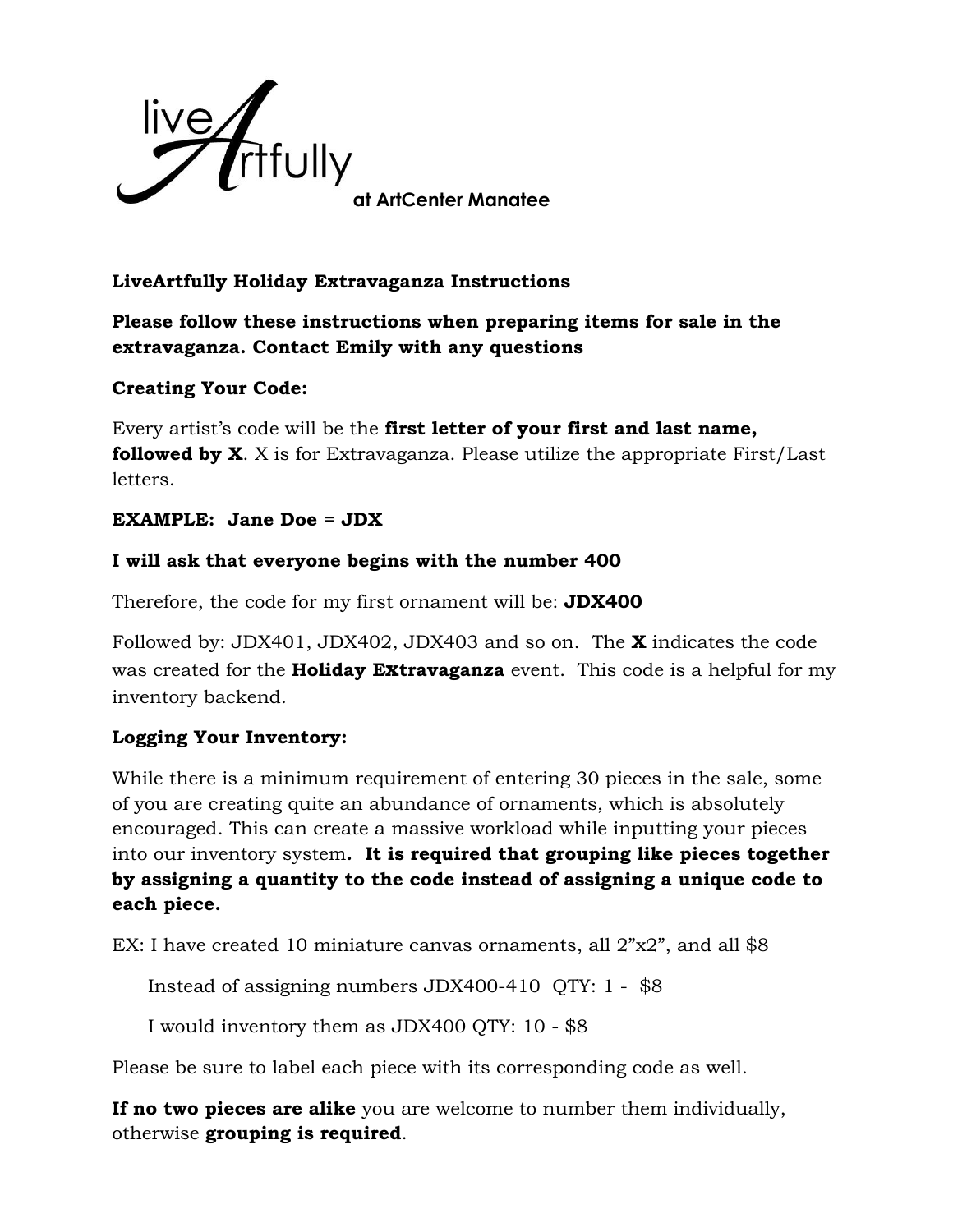Please print the attached inventory log/contract and complete prior to your scheduled drop off time. Depending on your quantity of ornaments you may need to print additional sheets, therefore I have added a second sheet (page 2) with only line items and no contract information.

Additionally, **please note the total number of ornaments** which are being consigned for ease of organization. The space for the total number notation is in the **top portion of the form**, to the right of the membership section.

**\*\*\*It is my absolute intention to display each and every ornament we receive for the duration of the event, therefore we must limit ornament submissions to 100 pieces per artist. \*\*\*** 

# **Pricing and Labeling:**

*When it comes to pricing you should consider your COMMISSION RATE…*

While it has likely been mentioned verbally, and is noted on your contract, I want to outline the commission rates for this sales exhibition. **Members will retain a 60/40** rate with 60% to the artist / 40% to the ArtCenter. **Non-Members (or Future Members as we like to call them), will retain a 50/50** split. Membership enrollment costs \$60 annually. You can contact me (Emily) or Christina for assistance @ 941-746-2862.

**If you decide to become a member AFTER the start date of the Ornament Extravaganza your new commission rate will be applied to the FOLLOWING month's sales.** (ex: you sign up in November, the 60/40 rate will apply to your December sales).

\*\*\*No retroactive commission modifications will be allowed. \*\*\*

*Labeling…*

**All artists are responsible for labeling their own ornaments**. Each individual piece must have a label. *Ornaments without proper labeling will not be accepted or displayed*

The **maximum label or tag size is 5/8" x 7/8"**. The label can be adhesive or a hanging tag and must include the following format:

**Hanging Tag Sticker**



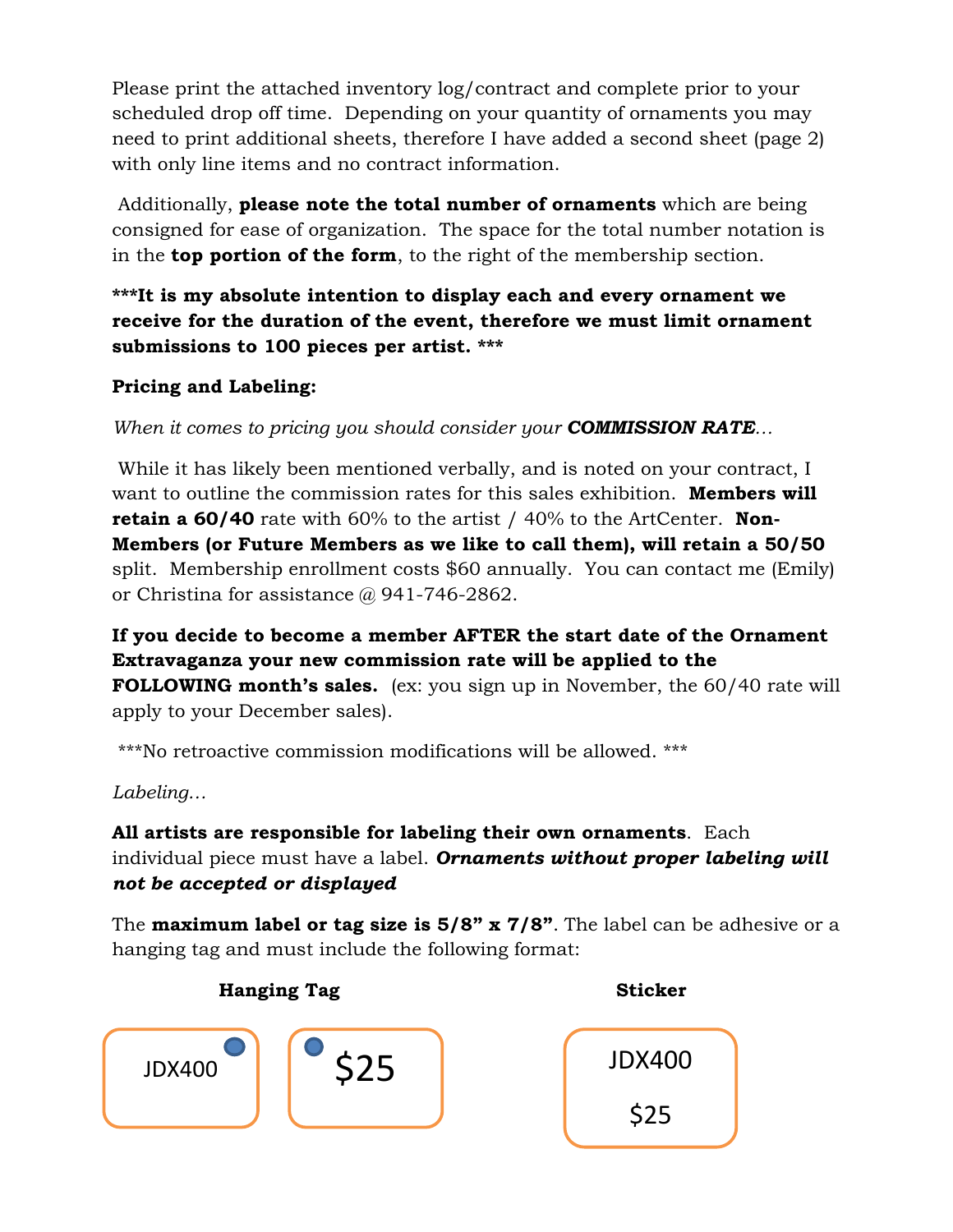(Side 1) (Side 2)

Pricing labels can be found at Michaels, Walmart, Walgreens (usually), Amazon, Hobby Lobby, Joanne Fabrics, etc. We do not supply labels at ArtCenter or LiveArtfully. All products must arrive at your scheduled drop off time ready to hang with labels attached. **\*\*\*We will not be able to provide space to complete your inventory log and tagging inside ArtCenter Manatee. Please have this completed when you arrive.\*\*\***

# **Drop Off/Pick Up of Pieces:**

# *Drop-Off*

I will be accepting all artwork labeled, delivered in a container (cardboard box, reusable box with your name on it, etc.) and ready to hang from **10am – 4pm on both November 15 and 16 2022**. Please register for a drop-off time with Emily prior to the day! If you discover you are unavailable during this timeframe please let me know as soon as possible so we can work together to make alternative arrangements. Late entries without prior permission will not be accepted.

#### *What to expect at drop-off..*

When you arrive for drop-off I will count your items and compare your inventory sheet to be certain everything is accounted for. We will both sign your inventory sheet, a copy will be made and we'll be ready to go! This should be a swift process so please don't fret if you only have a few minutes to spare at drop off. Ideally we will be moving right along.

#### *Once the event ends…*

Once the event ends on December 31, 2022, we (ArtCenter staff) will breakdown the gallery. **All remaining ornaments must be collected on Tuesday & Wednesday between 10am - 4pm** As with drop-off, please organize with Emily beforehand if you are unable to collect your remaining ornaments in the timeline outlined.

If you have any questions about this process please do not hesitate to reach out to me directly.

#### **Receiving Your Commission Check**

The inventory sheet will request a mailing address as well as phone and email. Please complete these sections accurately, as a check via snail mail will be the method of payment. For sales made in the month of November expect a check